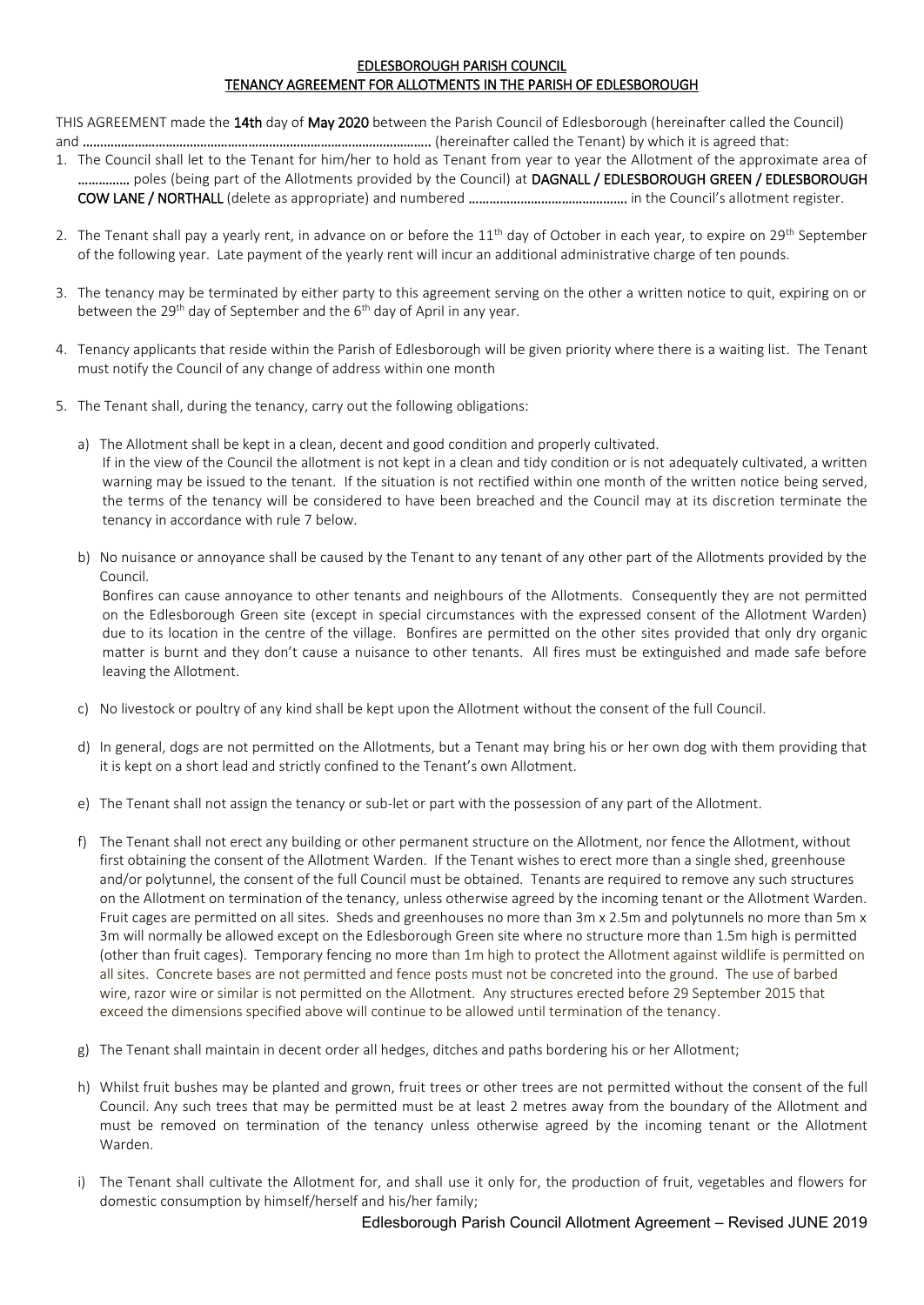- j) The Tenant shall permit the inspection at all reasonable times of the Allotment by any officer of the Council;
- k) The Tenant shall not obstruct or permit the obstruction of any of the paths on the Allotments set out for the use of the tenants of the Allotments;
- l) Each Tenant shall provide and display a stake showing the Allotment number.
- m) The Tenant shall not use a hosepipe or sprinkler on the Allotment.
- 6. The Council shall pay all rates, taxes, dues or other assessments which may at any time be levied or charged upon the Allotments.
- 7. If the Tenant shall have been in breach of any of the foregoing provisions of the Agreement for a period of one month or longer, the Council may re-enter upon the Allotment and the tenancy shall thereupon come to an end, but without prejudice to any right of the Council to claim damages for any such breach, or to recover any rent already due before the time of such re-entry but remaining unpaid.
- 8. On termination of this tenancy, either by the Tenant or the Council, the Tenant will be expected to leave the Allotment in a clean and tidy condition. If the Council considers that the Allotment has been left in an unsuitable condition, it may seek compensation under the 1950 Allotments Act for the cost of making good any deterioration to the land.
- 9. On the termination of this tenancy the Tenant shall be entitled to receive such compensation as is provided for by the Allotments Act 1908 to 1950, but if the Tenant shall have been paid or promised any compensation by any incoming tenant of the Allotment, the Tenant shall, before claiming any compensation from the Council, give to it notice in writing of the matters in respect of which any such compensation has been paid or promised.
- 10. Any notice required by this Agreement to be given to the Council shall be delivered to or sent by post to the Clerk of the Council, and any notice to be given to the Tenant shall be treated as sufficiently served if left at or delivered by recorded delivery post at the address at the foot of this Agreement.
- 11. Disputes between tenants about the implementation of the conditions of use and related matters should first be referred to the Warden before being referred to the Council for resolution. The decision of the Council is final.
- 12. Vandalism or theft on the Allotments should be reported to the Police, using 101 (or 999 if the offenders are still on site).

|                                                                                                                   | <b>PE Pataky</b>                                                |
|-------------------------------------------------------------------------------------------------------------------|-----------------------------------------------------------------|
| Signed by the Tenant                                                                                              | Signed on behalf of Edlesborough Parish Council by the<br>Clerk |
| Full Name and Postal Address, Telephone number & email of Tenant (in block capitals please)                       |                                                                 |
| Full Name:                                                                                                        | Telephone No:                                                   |
| Address:                                                                                                          | Email:                                                          |
| Miss Penny Pataky Clerk to Edlesborough Parish Council<br>15 Summerleys<br>Edlesborough<br><b>Beds</b><br>LU6 2HR |                                                                 |

Tel: 01525 229358 E-mail: [clerk@edlesborough-pc.gov.uk](mailto:clerk@edlesborough-pc.gov.uk) REVISED JUNE 2019

Edlesborough Parish Council Allotment Agreement – Revised JUNE 2019